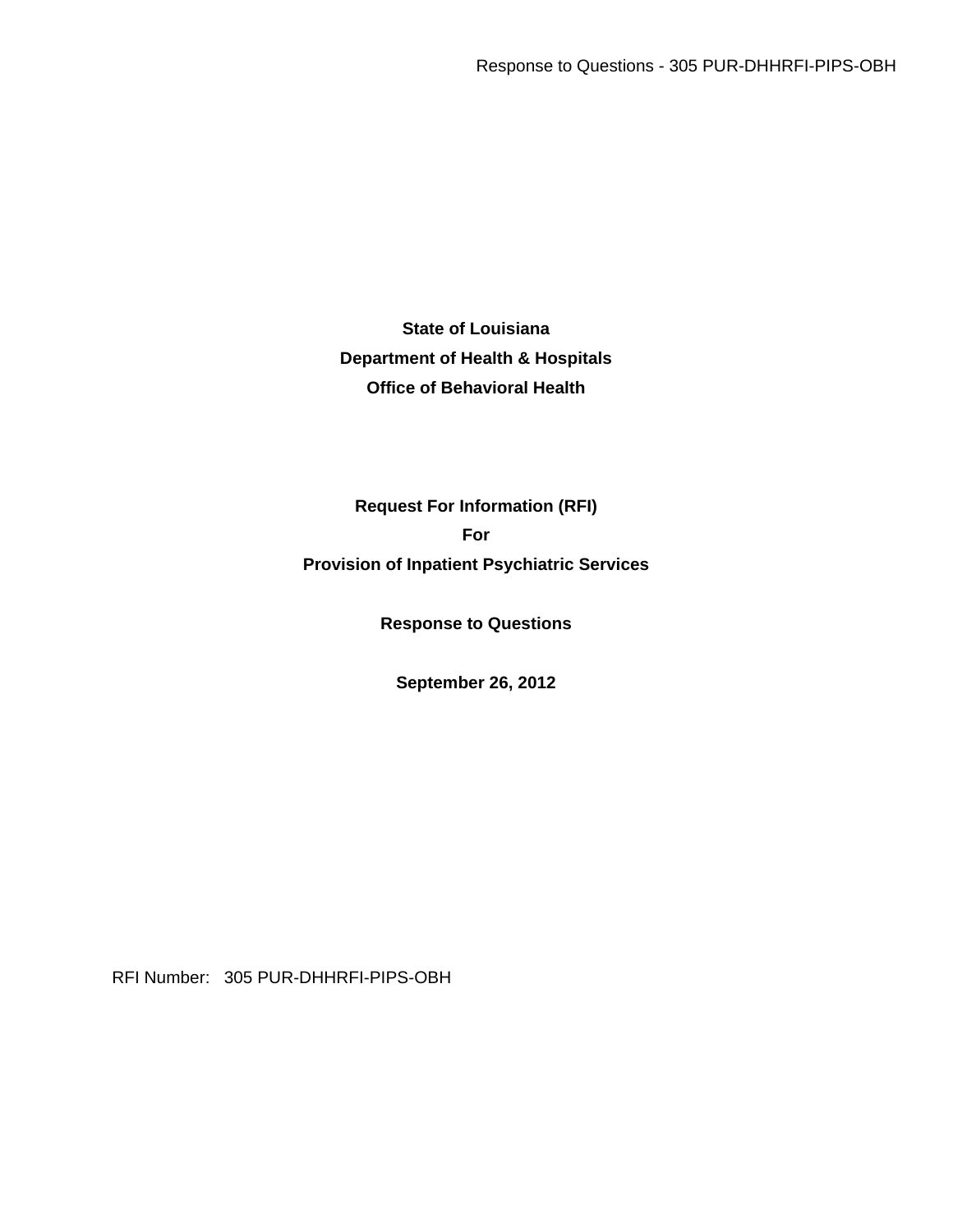- **1. Can a physician staffing agency submit a proposal?** Any agency can submit a proposal; however, the services being pursued are for complete services, not just physician staffing.
- **2. Can we submit our rates for Psychology, Psychiatry and Psychiatric Nurse Practitioners?** The intent of the RFI is to find a provider who can offer the full service, not just particular disciplines.
- 3. **Will facilities be provided?** The provider may choose to operate the programs on the SELH campus through a Cooperative Endeavor Agreement (CEA) in which the terms of the agreement and the responsibilities of DHH and the provider are stated.
- 4. **How long is the privileging process?** DHH does not privilege professional providers. DHH does certify providers through a review process. The SMO then credentials them to provide the services for which they are qualified. This process can typically be carried out in parallel with the contracting process.
- 5. **Will billing for services be handled in house?** The provider will be responsible for becoming a member of the SMO network and billing the SMO for services provided to Medicaid members. Reimbursement for non-Medicaid patients will be directed to DHH through a process to be determined in the negotiations. The provider will also be responsible for billing  $3<sup>rd</sup>$  party insurance for those patients who have insurance.
- 6. **Can we propose a billing option?** The respondent is free to propose a billing option; however, as stated above, billing will be made to the SMO (and will follow the SMO requirements) or to  $3<sup>rd</sup>$  party insurance, as appropriate.
- 7. **Could you provide us a copy of the terms and conditions that will be part of the contract?** Services will be provided through a CEA rather than a contract. Terms and conditions will be negotiated once a provider is selected.
- 8. **What is the annual budget set for this?** There is no annual budget. Payments will be made through the SMO or private insurance. In the event the patient is court ordered and does not meet SMO criteria for admission or needs an extended length of stay, the rate to be paid by DHH will be negotiated and stated in the CEA.
- 9. **How long is the contract?** There will be no contract. Services will be provided through a CEA. The length of the CEA and renewal options will be negotiated with the selected provider(s).
- 10. **Will these need to be full time positions?** The provider will be expected to staff the facility at the appropriate ratio to meet accreditation and licensure requirements as well as to meet the needs of the patients.
- 11. **How many providers will you need?** The number of providers will depend on the number of beds and types of services proposed by each respondent.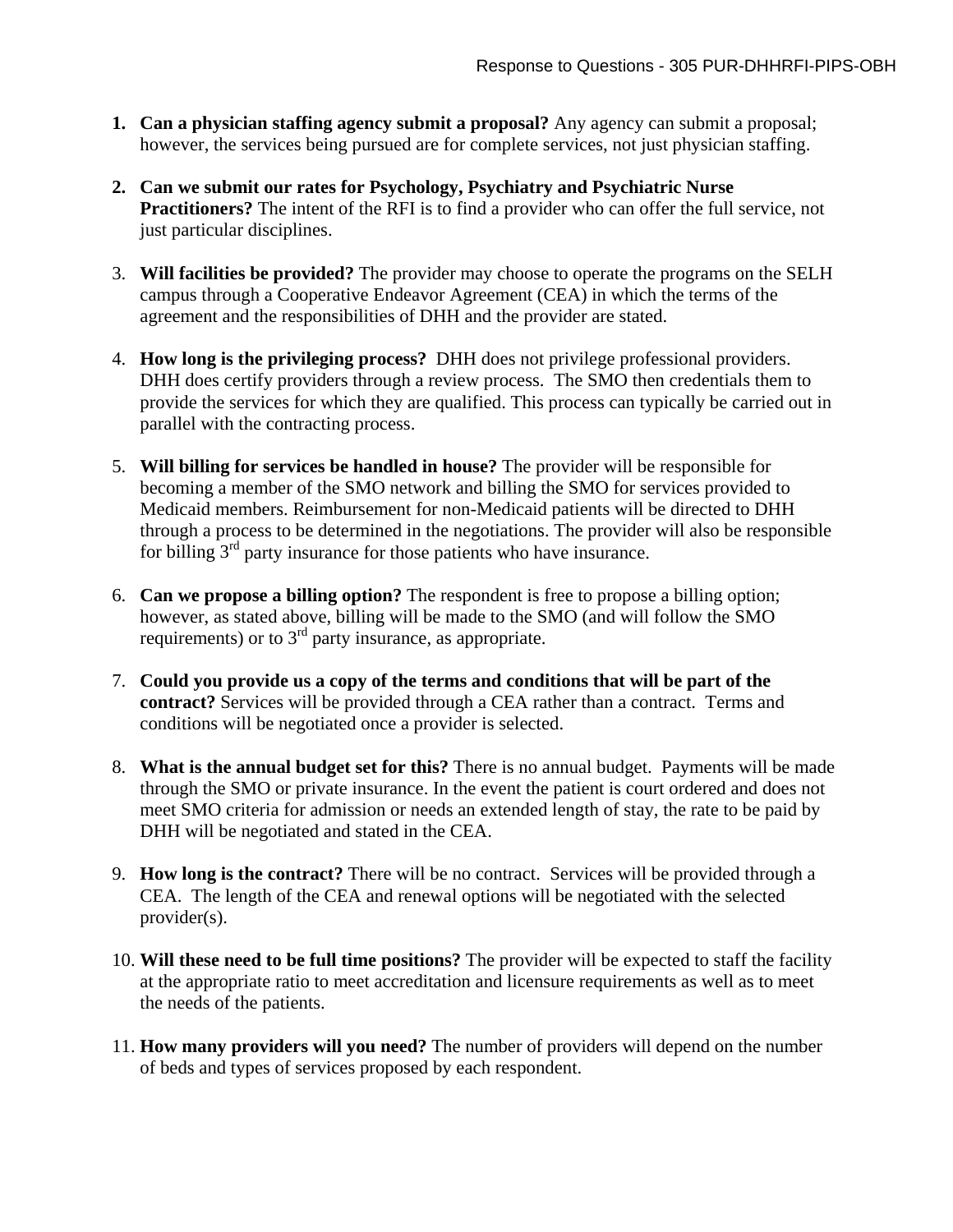- 12. **Are there any plans to contract with private hospitals to provide adult intermediate psychiatric beds closer to the New Orleans area?** Not at this time.
- 13. **When is the deadline to submit the proposal?** October 8, 2012
- 14. **Do you have to be a mental health facility to apply?** Any provider with interest and ability to provide the services may apply.
- 15. **Can we open up a facility in the LaPlace area?** Proposals to locate services in areas other than those specified in the RFI may be considered but preference will be given to proposals to locate services as written.
- 16. **What are the reimbursement rates for Medicare, Medicaid, and negotiated "cost" reimbursement when a patient is uninsured (as referenced in pg. 11 of the RFI)?** Medicaid reimbursement rates may be found in the LBHP services manual at http://new.dhh.louisiana.gov/index.cfm/page/538. The negotiated "cost" reimbursement will be determined by the provider and DHH once the provider is selected.
- 17. **Please provide a list of inpatient behavioral health services currently covered by the State (with reference to inpatient, residential, partial day treatment, etc., if applicable) as well as the current State Medicaid rates for these services and whether these rates are inclusive of physician fees.** Covered services and Medicaid reimbursement rates may be found in the LBHP services manual at http://new.dhh.louisiana.gov/index.cfm/page/538.
- 18. **How will indigent patients be funded in private hospitals?** Services for patients who are not eligible for Medicaid and who do not have  $3^{rd}$  party insurance will be reimbursed by DHH at a rate determined at the time of the CEA negotiations.
- 19. **In regards to the term listed on page five under the numeral (3) Child and Adolescent Beds, what specifically is meant by "cooperative endeavor agreement?"** *Cooperative endeavor agreements* are those agreements that Article VII, §14, of the Louisiana State Constitution authorizes, for a public purpose, among the state and its political subdivisions or political corporations, and with the United States or its agencies, or with any public or private association, corporation, or individual.
- 20. **What is the rate/fee for a private facility to treat patients at SELH?** The rate/fee for a private facility to treat patients is the same regardless of whether it is on the SELH campus or at another facility. Those providers interested in using the SELH facilities will enter into an agreement to compensate DHH for the use of the facilities.
- 21. **Does the term "non medicaid" (page 7; second paragraph under Criteria for Admission) refer to any person without medicaid or any person with insurance other than medicaid?** In this context, "non-Medicaid" refers to any patient who is not eligible for Medicaid and who does not have  $3<sup>rd</sup>$  party insurance.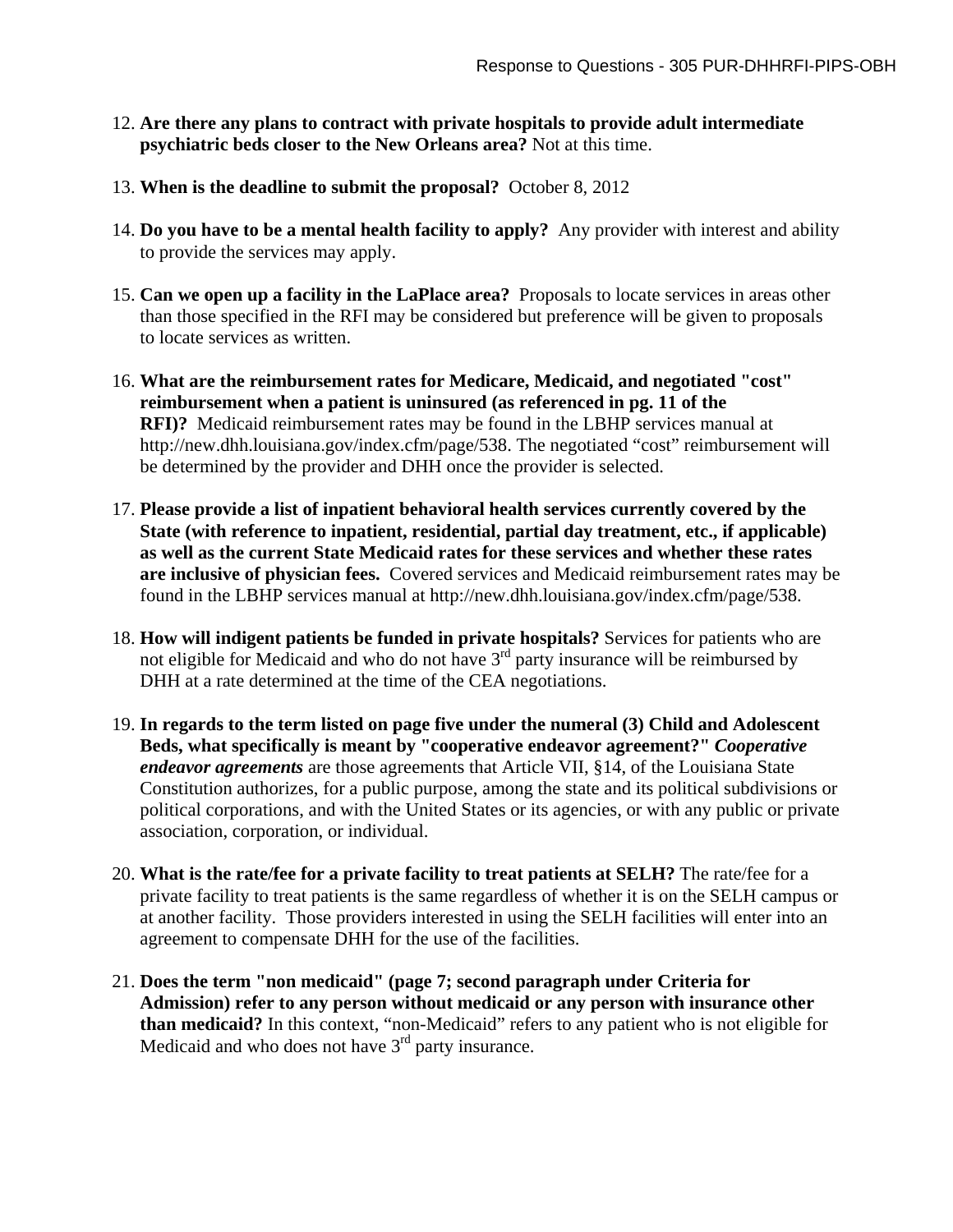- 22. **What are the criteria for a patient to have met "competency restoration?"** Juvenile competency restoration is conducted by certified competency restoration providers who are employees of the Office of Behavioral Health or a Local Governing Entity. These providers meet with the youth for competency restoration sessions and make a recommendation to the court when they believe the youth is competent to proceed to trial. Upon the competency restoration provider's recommendation, the court may convene the sanity commission to evaluate the youth and give their professional opinion at which time the judge will rule. Competency restoration generally takes about 90 days, but may take longer based on the seriousness of the youth's mental illness or the intellectual functioning.
- 23. **Is psychological testing to be covered in the agreed upon rate between OBH and the private sector? Is it able to be billed separately?** Psychological testing in a psychiatric inpatient setting is usually included in the per diem rates for the facility.
- 24. **What are the parameters of the "contractual period?"** This will be negotiated upon selection of a provider.
- 25. **What is the notice of release from the contractual period?** This is typically 30 days, but may be negotiated during completion of the CEA.
- 26. **In regards to the last sentence under topic "Criteria for Admission" (page 8), what is the range for the negotiated rate that will be paid for patients that are required to be hospitalized beyond the period authorized by the SMO?** The negotiated reimbursement will be determined by the provider and DHH once the provider is selected and may vary based on the type of program provided, e.g., adults versus children or a DNP unit.
- 27. **What is the process to bill the appropriate party for a scenario described in question #26?** The process for invoicing and reimbursement between the provider and the state will be negotiated later.
- 28. **What are your security requirements?** The provider will be responsible for establishing security policies and procedures to be approved by DHH based upon licensing and regulatory standards and best practices.
- 29. **What is the OBH definition of a "critical incident?"** Critical incidents are those incidents that represent a significant departure from the usual standard of care and/or may represent an increased risk of harm to clients, staff, visitors or the community. Examples of critical incidents include major client injuries, elopements, and allegations of abuse.
- 30. **What is the funding source for the LSU and Tulane University residency program?** The LSU and Tulane University residency programs are funded through both state and federal funds.
- 31. **In regards to number 2 under the OUTLINE category, please provide an example of evidence based programming for the child and adolescent population that you are expecting to receive from provider.** Examples might include Trauma-Focused Cognitive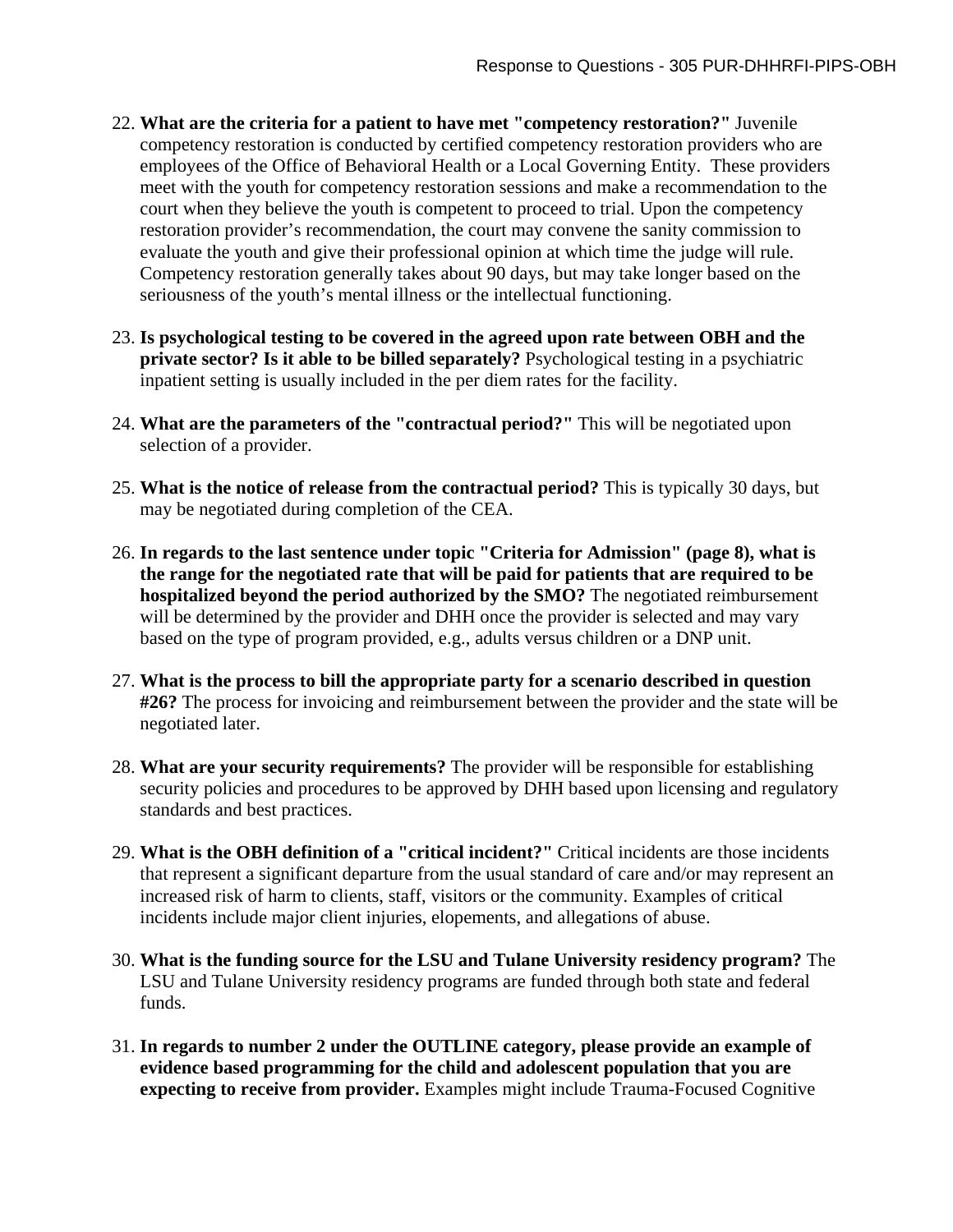Behavioral Therapy, Brief Strategic Family Therapy, Cognitive Behavioral Therapy, Dialectical Behavioral Therapy, EMDR, and Motivational Interviewing, to name a few. A more exhaustive list may be found at http://www.nrepp.samhsa.gov/ViewAll.aspx.

- 32. **What are acceptable exclusionary criteria for patients being treated at a free standing psychiatric hospital?** Providers will be required to develop policies and procedures indicating admissions criteria based upon licensing and regulatory requirements, best practices, and availability of services. These policies will require prior approval by DHH.
- 33. **Under what circumstances is occupational therapy required to be provided?** Mandatory services shall be offered in accordance with licensing and regulatory standards.
- 34. **For patients no longer meeting inpatient criteria, what rate would be offered to those with no placement options?** Unless the patient has been court ordered for a specific length of stay, the patient should be discharged when inpatient criteria is no longer met. It is the responsibility of the provider in collaboration with the SMO to ensure that aftercare services are available. For those with no home to which to return, every effort must be made to find appropriate housing. This may be accomplished through contacting various agencies such as the Office of Behavioral Health, the Office for Citizens with Developmental Disabilities, the Department of Children and Family Services, or the Office for Aging and Adult Services, as well as any number of not for profit and for profit resources.
- 35. **If a provider were to operate out of SELH, what costs are to be absorbed by the provider and what costs are to be absorbed by OBH?** The costs would be negotiated during the completion of the CEA. In these circumstances, the provider is typically responsible for all utilities, upkeep and maintenance under a specific dollar amount, as well as other costs to off set the use of the facility.
- 36. **Will the SMO approve treatment prior to admission?** The SMO may approve treatment prior to admission; however, in an emergency situation, the approval may be delayed.
- 37. **Would a submitted Joint Accreditation application meet the requirements?** TJC accreditation is a requirement for this operation.
- 38. **Would any reimbursement be given to transport clients upon discharge?** This might be available through Medicaid depending upon the specifics of the case.
- **39. Please provide the most recent Medicaid enrollment figures for Louisiana broken down by age and geographical region.**

| Medicaid Enrollment by Age Group and Region - August 2012                |                    |            |        |        |           |       |           |        |        |  |  |
|--------------------------------------------------------------------------|--------------------|------------|--------|--------|-----------|-------|-----------|--------|--------|--|--|
| See http://new.dhh.louisiana.gov/assets/oph/Center-                      |                    |            |        |        |           |       |           |        |        |  |  |
| EH/envepi/GIS/Maps/Regions Color 200dpi 1 Layer.pdf for a map of regions |                    |            |        |        |           |       |           |        |        |  |  |
| Region                                                                   |                    | Age $\leq$ | Ages   | Ages   | Ages      | Ages  | Ages      | Ages   | Ages   |  |  |
|                                                                          |                    | 01         | 01-05  | 06-14  | $15 - 18$ | 19-21 | $22 - 45$ | 46-64  | $65+$  |  |  |
|                                                                          | <b>Greater New</b> | 6,627      | 33,480 | 49,075 | 19,140    | 8.445 | 51,773    | 34,325 | 14,787 |  |  |
|                                                                          | <b>Orleans</b>     |            |        |        |           |       |           |        |        |  |  |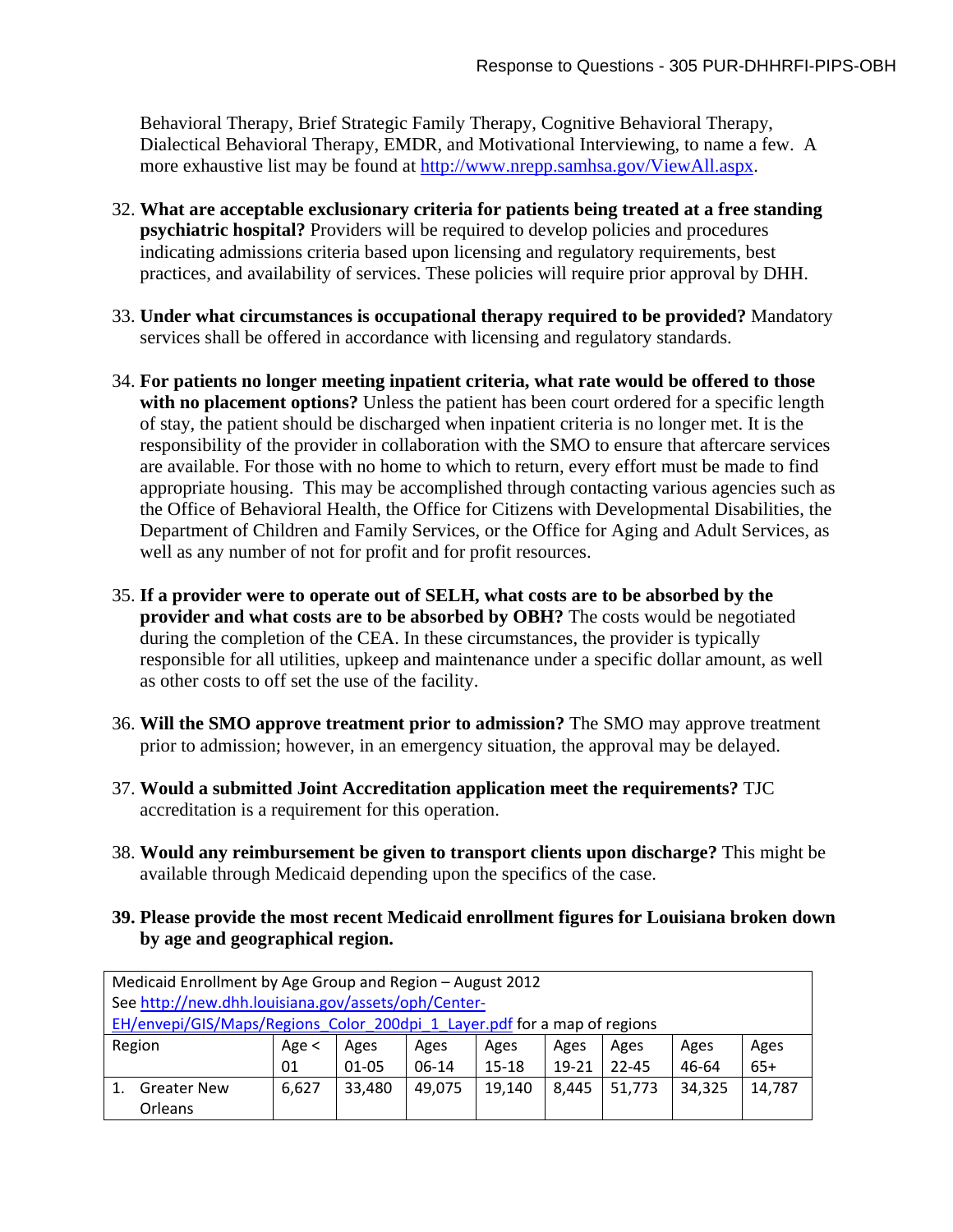| 2.    | Capital Area     | 6,397 | 29,933 | 45,545 | 17,227 | 4,977 | 27,648 | 14,133 | 11,987 |
|-------|------------------|-------|--------|--------|--------|-------|--------|--------|--------|
| 3.    | South Central LA | 4,005 | 18,963 | 29,160 | 11,406 | 3,391 | 18,682 | 9,639  | 8,341  |
| 4.    | Acadiana         | 6,216 | 29,299 | 45,164 | 17,210 | 5,089 | 27,822 | 15,297 | 15,195 |
| 5.    | Southwest LA     | 3,082 | 13,952 | 21,610 | 8,159  | 2,309 | 11,957 | 6,396  | 5,963  |
| 6.    | Central LA       | 3,129 | 14,909 | 24,259 | 9,490  | 2,749 | 14,668 | 9,259  | 8,939  |
|       | Northwest LA     | 5,699 | 26,461 | 41,131 | 15,458 | 4,565 | 23,272 | 13,417 | 13,589 |
| 8.    | Northeast LA     | 4,042 | 19,305 | 30,674 | 11,717 | 3,730 | 18,406 | 9,313  | 10,489 |
| 9.    | Northshore Area  | 4,847 | 23,377 | 37,331 | 14,324 | 3,842 | 22,349 | 12,148 | 10,285 |
| Other |                  | 1,969 | 9,320  | 11,573 | 4,104  | 1,562 | 11,469 | 7,102  | 4,279  |

#### 40. **Please provide any past data for utilization of behavioral health services, if available**.

| FY 12               |                                              | Zuly           | $\rm SnA$      | Sept           |          | Oct            | Nov            | Dec            | Ian            | Feb            | Mar            | Apr            | $_{\rm{Nay}}$  | Imf                                            | Total<br>AVg |
|---------------------|----------------------------------------------|----------------|----------------|----------------|----------|----------------|----------------|----------------|----------------|----------------|----------------|----------------|----------------|------------------------------------------------|--------------|
| Admits<br>by Unit   | Acute                                        | 56             | 51             | 53             |          | 40             | 40             | 36             | 29             | 36             | 43             | 46             | 47             | 39                                             | 516          |
|                     | Adolescent                                   | $\overline{2}$ | $\overline{c}$ | $\overline{2}$ |          | $\overline{2}$ | $\overline{2}$ | 3              | 3              | $\overline{c}$ | 3              | $\overline{4}$ | $\overline{4}$ | $\overline{2}$                                 | 31           |
|                     | 3<br>$\mathbf{1}$<br>$\overline{c}$<br>Child |                |                | $\overline{2}$ | $\Omega$ | $\overline{2}$ | $\mathbf{1}$   | $\overline{2}$ | 1              | $\Omega$       | $\overline{3}$ | $\overline{0}$ | 17             |                                                |              |
|                     | $\overline{0}$<br>$\mathbf{0}$<br><b>DNP</b> |                | $\overline{0}$ |                |          |                |                | $\overline{3}$ | $\overline{2}$ | $\Omega$       | 1              |                | $\mathbf{1}$   | 11                                             |              |
|                     | Total                                        | 59             | 56             | 57             |          | 45             | 43             | 42             | 36             | 42             | 47             | 51             | 55             | 42                                             | 575          |
|                     |                                              |                |                |                |          |                |                |                |                |                |                |                |                |                                                |              |
| FY 12               | $\mathop{\hbox{Int}}\nolimits$               |                | $\Delta u g$   | Sept           | Oct      | $_{\rm NOV}$   | Dec            | Ian            | Feb            | Mar            | Apr            | $_{\rm{May}}$  | Iun            | $\operatorname{Total}$<br>$\Delta \mathrm{Vg}$ |              |
| Monthly<br>Acute    |                                              |                | 84             | 80             | 81       | 71             | 72             | 67             | 61             | 66             | 73             | 73             | 77             | 68                                             | 72           |
| <b>Total Served</b> | Adolescent                                   |                | 14             | 15             | 15       | 15             | 16             | 17             | 16             | 16             | 17             | 19             | 19             | 17                                             | 16           |
| (Not                | Child                                        |                | 9              | 10             | 10       | 10             | 8              | 9              | 9              | 10             | 9              | 8              | 10             | 8                                              | 9            |
| Duplicated)         | <b>DNP</b>                                   | 20             |                | 20             | 19       | 20             | 19             | 18             | 20             | 21             | 19             | 20             | 19             | 20                                             | 20           |
|                     | Total                                        | 127            |                | 125            | 125      | 116            | 115            | 111            | 106            | 113            | 118            | 120            | 125            | 113                                            | 117          |

- 41. **Is chemical dependency treatment one of the covered services being requested in this request for Information?** Chemical dependency treatment is not required; however, many patients will have co-occurring mental illness and substance use disorders. The proposer must demonstrate comprehensive experience in working with adult, adolescent and child/youth patients with serious mental illness and/or co-occurring substance abuse in inpatient settings, and/or adolescents with co-occurring psychiatric and developmental disorders.
- 42. **Does the State currently have any third party commercial payor contracts in place for these services such as Blue Cross/Blue Shield, etc?** The state does contract with third party insurers such as Blue Cross/Blue Shield where appropriate.
- 43. **Does the State currently provide partial hospitalization, day treatment, residential treatment and chemical dependency services? If so, at what rate?** The state does provide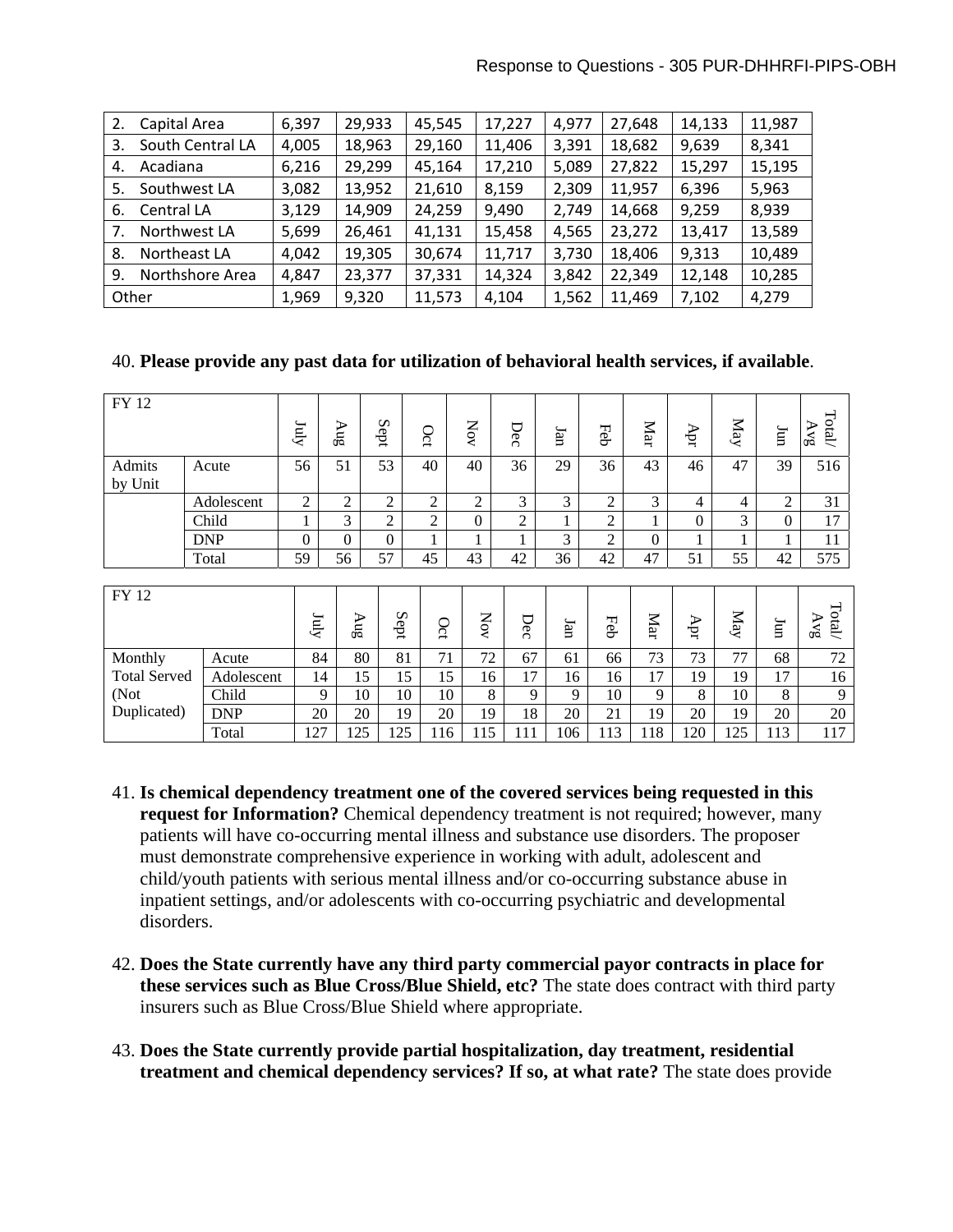residential treatment and chemical dependency services. Rates vary based on the service and will be negotiated with the provider when selected.

44. **What is the State rate for indigent care and the utilization rate for such services, if this information is available?** The rate for indigent care will be based on a negotiated fee dependent on the type of service provided (see #26 above).

## **45. Patient Rooms:**

- a. **Regarding the 16 room (wing/bldg.) that has accommodating restrooms, "is there adequate space for dual occupancy to meet the minimum DHH requirements?"** The dimensions of the patient rooms in Dorm IV are 15 x 11. There are 4 rooms this size on each side.
- b. **Are the ceilings and walls solid and monolithic?** Walls and ceilings are combination of brick, plaster, sheetrock, and drop ceilings depending upon the location.

## **46. Electrical and Mechanical:**

- a. **Is there an operable emergency electrical back-up system in place that meets DHH requirements?** There is life safety generator capacity on all buildings. Wards A1, A3, D1, D3, L, M, N, and O along with the admissions area, pharmacy, main kitchen and dining rooms, and education hall all have life safety and HVAC capacity on generator.
- b. **Are there any upgrades required?** Upgrades would be necessary to power HVAC in remaining units if desired.
- c. **Regarding the power supply, how is the facility powered and what is the company name?** The facility has a primary and secondary power feed each coming from opposite directions onto the campus. The power is supplied by Cleco.

#### **47. Building/Plant Structure:**

- a. **Does any of the building/plant structure(s) require any asbestos abatement?** Many of the older buildings still contain asbestos containing materials. All of this material is encapsulated and does not need remediation unless construction or repair requires it to be made friable. A detailed list of asbestos locations is maintained on the campus.
- b. **If so, which building/plant structure(s) would be available to our company to provide the type(s) of services intended?** None of the current structures are currently out of operation due to any asbestos related issues.
- c. **Are there any upgrades required?** The facility maintains TJC certification and licensure. Upgrades may be considered to improve efficiency, effectiveness, or comfort but are not required.

# **48. Parking Lot:**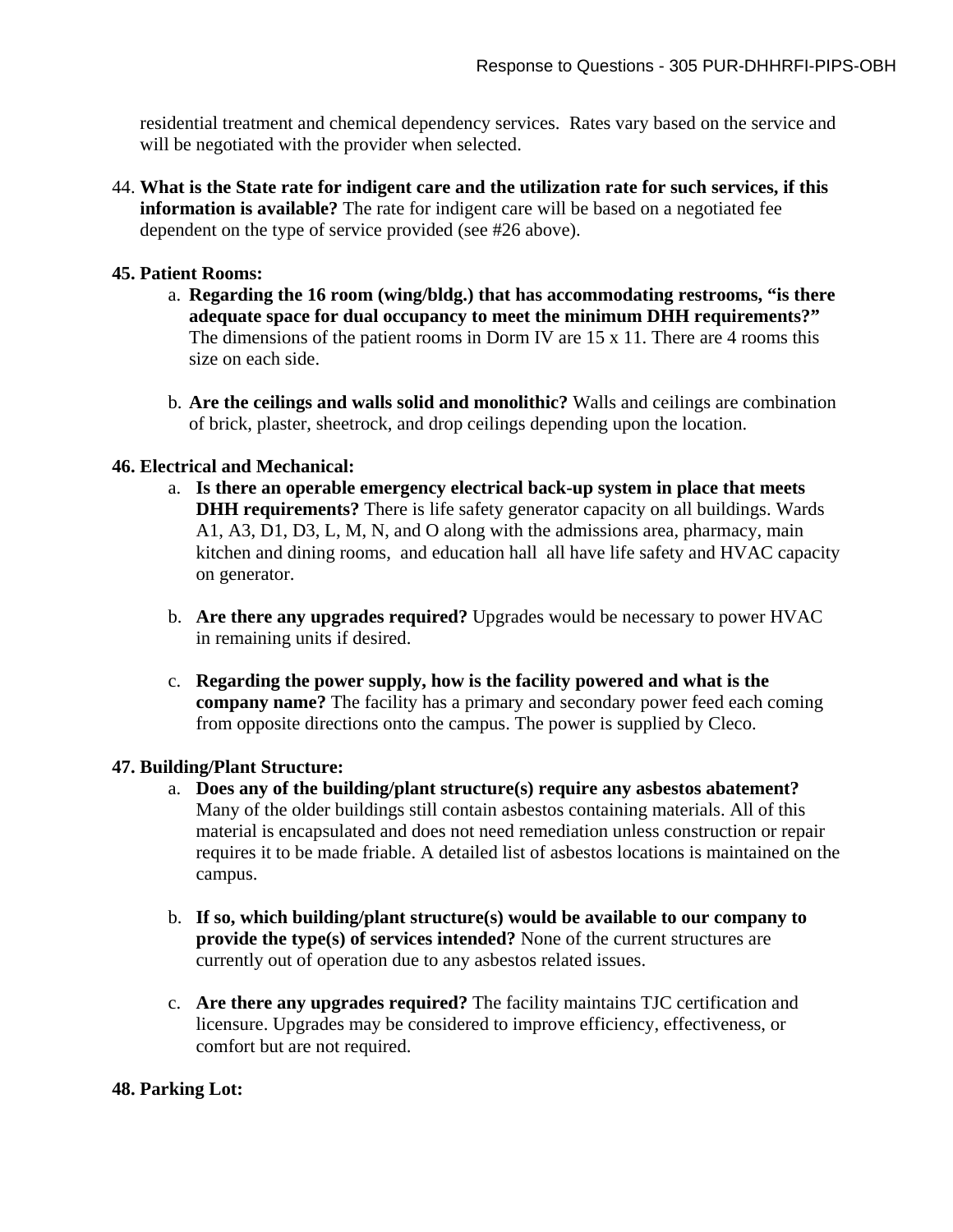- a. **What is the maximum amount or allowable parking spaces available?** Approximately 595 total spaces as currently configured.
- b. **Per building or Pod?** Chapel 20, Security 17, A Ward- 35, B Ward-20, C Ward-22, Boiler Room – 28, Main Kitchen – 17, Canteen-18, D Ward – 21, Administration (front)-16, Med Clinic/VR-18, Admissions-49, Pharmacy-3, L,M, N, O-32, Activity Building-32, Administration (back)58, QSS/POWER-20, Dorm IV/Youth – 36, W Ward-15, Building 165-40, S&T Wards-25, Small Kitchen-6, Dorms II & III, 15, Maintenance/Laundry-15.

## **49. Telephone System:**

a. **Does the telephone and electronic communications (computers, etc.) systems meet current industry standards?** This is a subjective question, but the telephone and computer system currently in operation are sufficient to provide the services currently provided.

## **50. Land and Improvements:**

a. **Are there any anticipated rental cost(s) associated with either the land or improvements?** This will be negotiated as a part of a CEA between to provider and DHH.

## **51. Pharmacy:**

a. **Is there adequate space allotted for pharmacy operations?** There is currently one central pharmacy along with medications rooms on each unit. The availability of space for future pharmacy operations will depend upon the number of beds operated, the buildings in which they are operated, and the configuration of beds in those buildings.

#### **52. Food:**

- a. **Does the cafeteria have the necessary equipment & supplies to accommodate the facility's needs?** The main kitchen and cafeteria currently serve all SELH and tenant clients 3 meals daily. Additionally, there is a currently unused smaller kitchen and dining area in the youth complex.
- b. **Does the cafeteria's equipment & supplies meet current DHH as well as industry standards?** The equipment and supplies are currently in use to serve all SELH and tenant clients 3 meals daily and have passed all inspections and surveys by regulatory bodies.
- c. **Is the cafeteria's equipment & supplies a part of the negotiations process?** The use of all DHH buildings, equipment, and property will be negotiated as a part of the CEA between the provider and DHH.

# **53. Transportation:**

a. **Does the facility own/lease transportation vehicle(s) to accommodate its needs?** The facility currently owns its vehicles for client transportation.